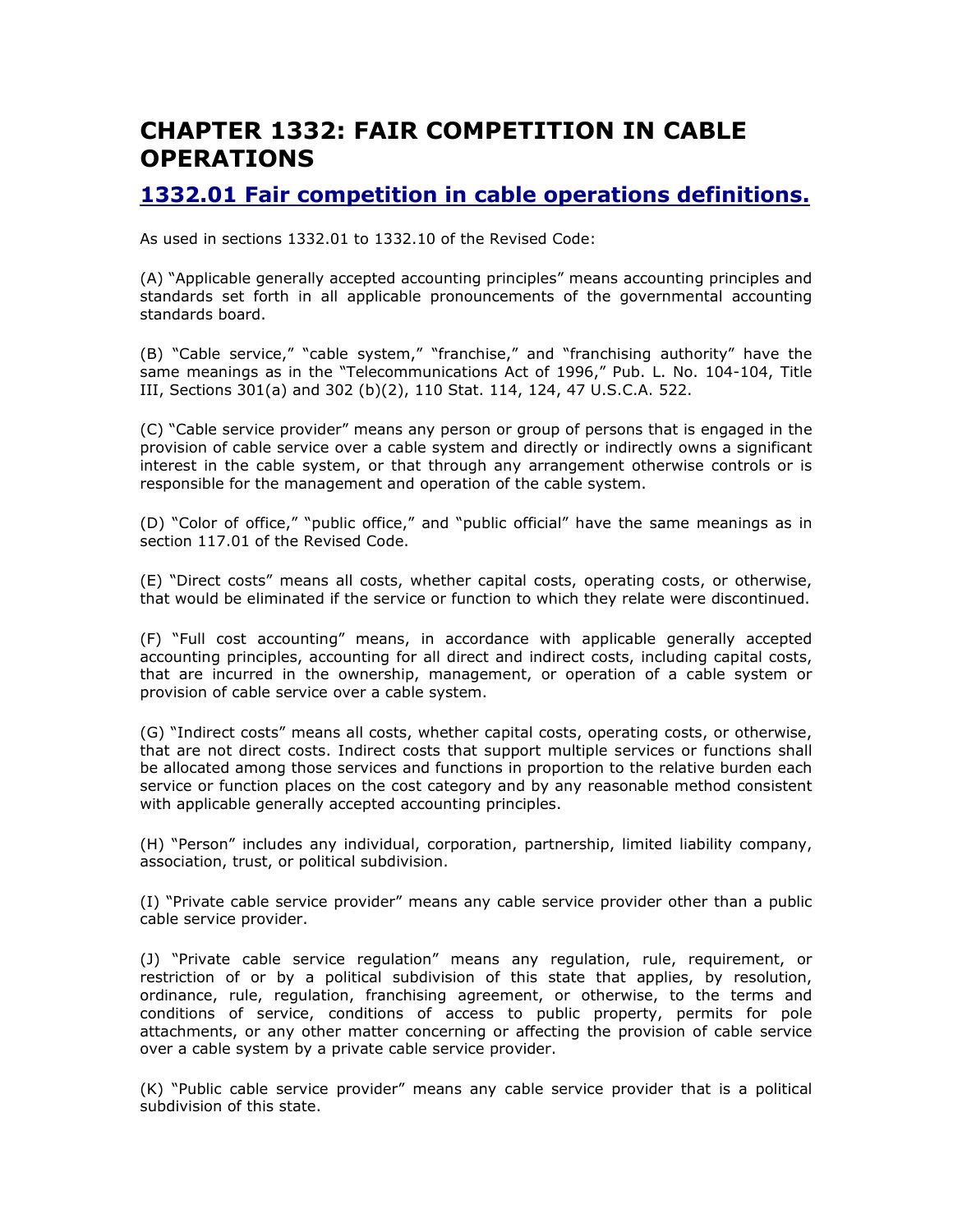(L) "Public cable service recipient" means any household or business that receives cable service or benefits from video programming service, transmission service, distribution service, repair service, billing service, or customer service that is provided by, originates from, or is controlled by a public cable service provider of a political subdivision.

(M) "Public money" means any of the following:

(1) Any money received, collected by, or due a public official under color of office;

(2) Any money collected by any person on behalf of a public office or as a purported representative or agent of the public office;

(3) Any money received by any person, whether directly or indirectly, from the United States, this state, a county, municipal corporation, township, or any other public office for the purpose of performing or assisting with a governmental function or program authorized by or the responsibility of the United States, this state, a county, municipal corporation, township, or any other public office.

Effective Date: 10-05-2000

#### 1332.02 Fair competition in cable service operations.

It is the public policy of this state under sections 1332.01 to 1332.10 of the Revised Code to:

(A) Ensure fair competition in the provision in this state of cable service over a cable system, consistent with the procompetitive policies of the "Telecommunications Act of 1996," Pub. L. No. 104-104, 110 Stat. 56, 47 U.S.C.A. 151, for the purposes of providing the widest possible diversity of entertainment, information, and news sources to the general public; advancing the unfettered exercise of rights under the first amendment to the United States Constitution to free speech and the free flow of information; enhancing the development and widespread use of technological advances in the provision of cable service over a cable system; and encouraging improved customer service at competitive rates;

(B) Ensure that all cable service over a cable system is provided in this state within a comprehensive and nondiscriminatory federal, state, and local scheme.

Effective Date: 10-05-2000

# 1332.03 No determination as to public utility status of cable service operation.

(A) Nothing in sections 1332.01 to 1332.10 of the Revised Code is a determination by the general assembly that the provision of cable service over a cable system by a municipal corporation does or does not constitute a public utility pursuant to Section 4 of Article XVIII, Ohio Constitution.

(B) Nothing in sections 1332.01 to 1332.10 of the Revised Code confers authority on a political subdivision of this state to own, lease, or operate a cable system or to provide cable service over a cable system; rather, that authority, if any, is as otherwise may be conferred by law.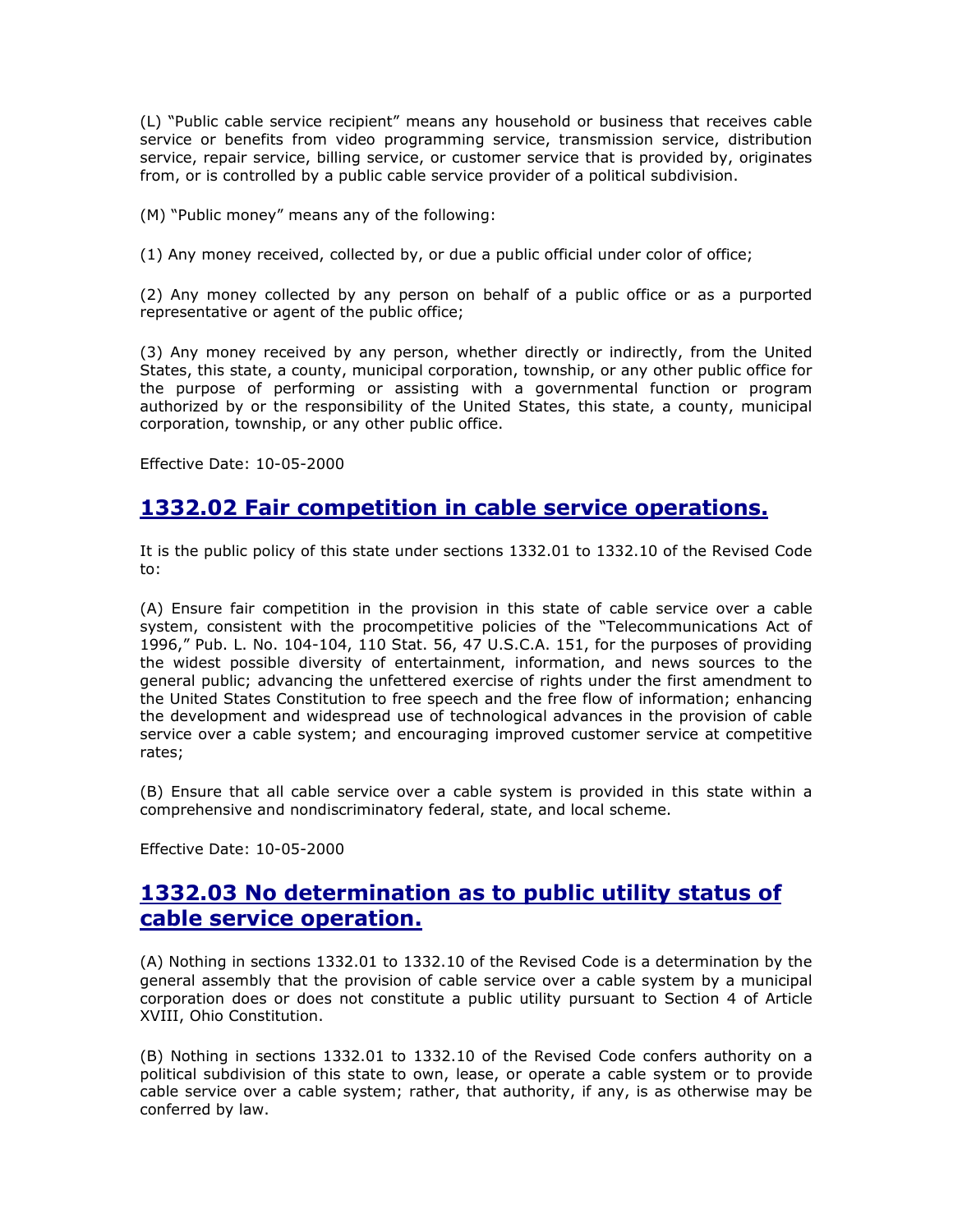(C) Except as expressly provided in sections 1332.01 to 1332.10 of the Revised Code, nothing in those sections restricts the authority of a political subdivision of this state, otherwise conferred by law, to grant a franchise to provide cable service.

Effective Date: 10-05-2000

# 1332.04 Prohibitions.

(A) No political subdivision of this state shall provide cable service over a cable system, whether bundled with other services or unbundled, except in accordance with sections 1332.01 to 1332.10 of the Revised Code.

(B)(1) No political subdivision of this state that is a public cable service provider or contracts with a public cable service provider for cable service over a cable system shall, by any means, do any of the following:

(a) Prefer or advantage any public cable service provider or discriminate against any private cable service provider in any material matter affecting the provision, within the jurisdiction of the political subdivision, of cable service over a cable system;

(b) Fail to apply any private cable service regulation without discrimination to a public cable service provider within the jurisdiction of the political subdivision;

(c) Fail to pay all applicable fees, including, but not limited to, franchise fees, permit fees, pole attachment fees, or the equivalent of any such fees;

(d) Require from a person providing video service within the jurisdiction of the political subdivision any direct or in-kind charge or a payment of any kind in exchange for PEG channel programming or other content produced by the political subdivision or by an entity created by or partially supported by the political subdivision. As used in division  $(B)(1)(d)$  of this section, "PEG channel" and "video service" have the same meanings as in section 1332.21 of the Revised Code.

(2) Nothing in division  $(B)(1)$  of this section requires the application of a private cable service regulation to a public cable service provider if that application would be without legal or practical consequence, such as the application of a private cable service regulation requiring provision of an insurance bond, which application to a public cable service provider would require it to insure its performance to itself.

(C) No political subdivision of this state that is a public cable service provider shall have extraterritorial public cable service recipients in excess of fifty per cent of the number of public cable service recipients that reside within the geographical limits of the political subdivision. Nothing in this division prohibits public cable service providers from jointly owning and operating head-end equipment. Each such public cable service provider shall pay that proportion of the full costs of owning and operating such head-end equipment, including, but not limited to, the costs of construction, acquisition, installation, improvement, enhancement, modification, financing, maintenance, repair, and operation, equal to the total population of the political subdivision that is such public cable service provider divided by the total population of all political subdivisions that are public cable service providers jointly owning and operating such head-end equipment, determined annually or with such frequency as such public cable service providers otherwise agree.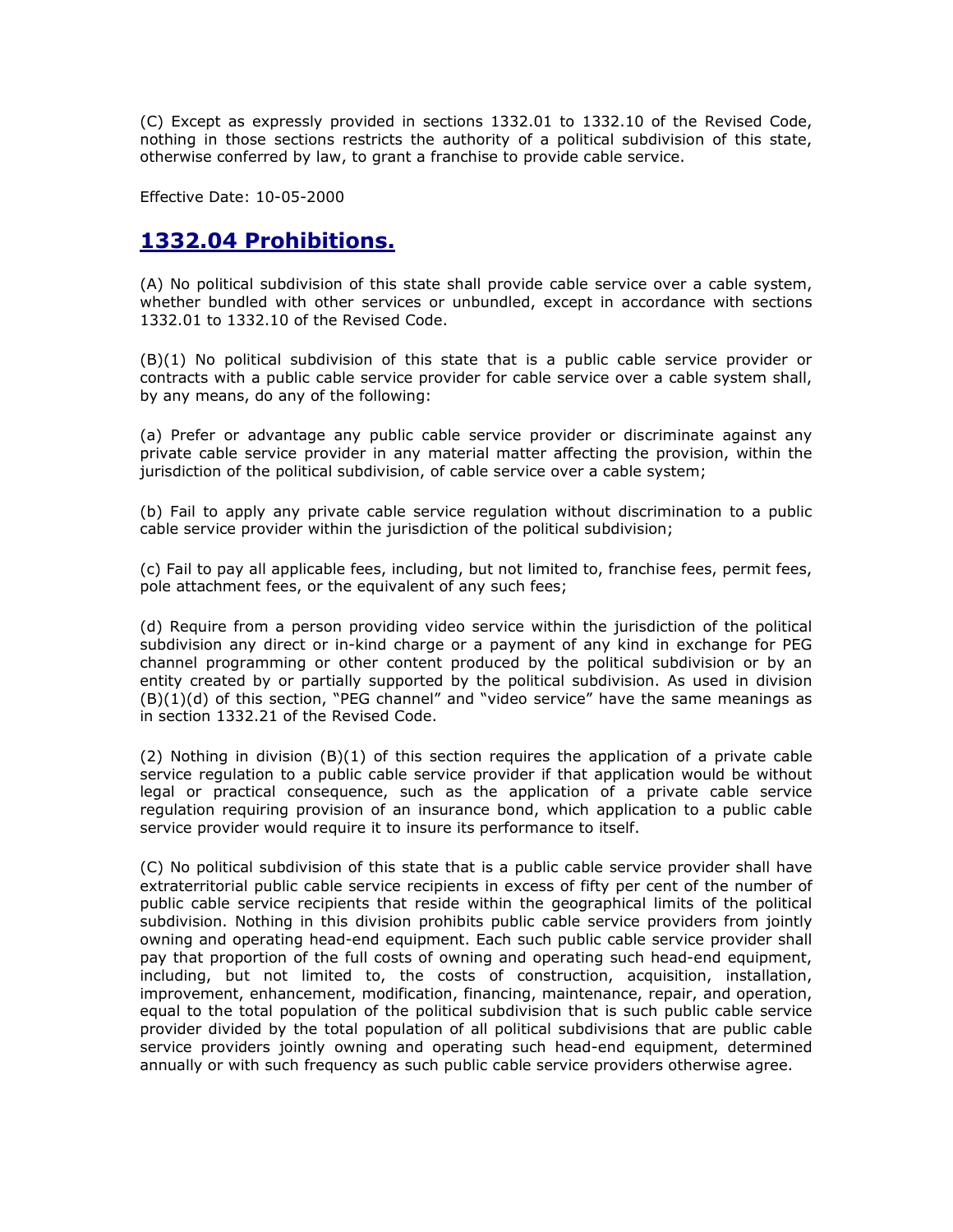(D) No political subdivision of this state that is a franchising authority shall unreasonably withhold a request by a cable service provider to transfer, modify, or renew, in accordance with the terms of the franchise and in accordance with the provisions of the "Telecommunications Act of 1996," Pub. L. No. 104-104, Title III, Section 301(i), 110 Stat. 117, 47 U.S.C.A. 537, the "Cable Communications Policy Act of 1984," Pub. L. No. 98-549, Section 2, 98 Stat. 2790, 47 U.S.C.A. 545, or the "Cable Television Consumer Protection and Competition Act of 1992," Pub. L. No. 102-385, Section 18, 106 Stat. 1493, 47 U.S.C.A. 546, its existing franchise to provide cable service over a cable system.

Effective Date: 10-05-2000; 2008 HB562 09-22-2008

# 1332.05 Legislation expending public moneys for cable service.

(A)(1) In addition to satisfying any other applicable notice and hearing requirements, the legislative authority of a political subdivision of this state shall provide notice in accordance with division (B) of this section of its consideration of an ordinance or resolution that would authorize the expenditure of public money for a cable system or the provision of cable service over a cable system, including, but not limited to, an ordinance or resolution that would authorize any of the following:

(a) A feasibility study, marketing study, or any cost-benefit analysis concerning the establishment, acquisition, construction, improvement, financing, leasing, management, or operation of a cable system or the provision of cable service over a cable system;

(b) The acquisition, construction, installation, improvement, financing, lease, or agreement for management or operation of facilities capable of providing cable service over a cable system;

(c) An agreement or arrangement for the use of a cable system or for the provision of cable service over a cable system;

(d) Approval of the terms of a franchise agreement for the political subdivision as a public cable service provider, if any such agreement exists, or with any other public cable service provider to provide cable service over a cable system.

(2) Any ordinance or resolution enacted by the legislative authority of a political subdivision of this state authorizing the formation of a public cable service provider by the political subdivision shall include a comprehensible statement of the general plan for financing the acquisition, construction, installation, improvement, or lease of the cable system. No such ordinance or resolution shall be deemed an emergency ordinance or resolution or a measure necessary for the immediate preservation of the public peace, health, or safety in the political subdivision, and no such ordinance or resolution shall take effect sooner than thirty days after its date of enactment. If, within thirty days after such date of enactment, a petition signed by ten per cent of the electors of the political subdivision, based upon the total number of votes cast at the last preceding general election of the political subdivision, shall be filed with the appropriate office demanding a referendum on the ordinance or resolution, the ordinance or resolution shall not take effect until submitted to the electors and approved by a majority of those voting on it.

(3) Divisions  $(A)(1)$  and (2) of this section apply only with respect to the first time an ordinance or resolution described, respectively, in division  $(A)(1)$  or (2) of this section is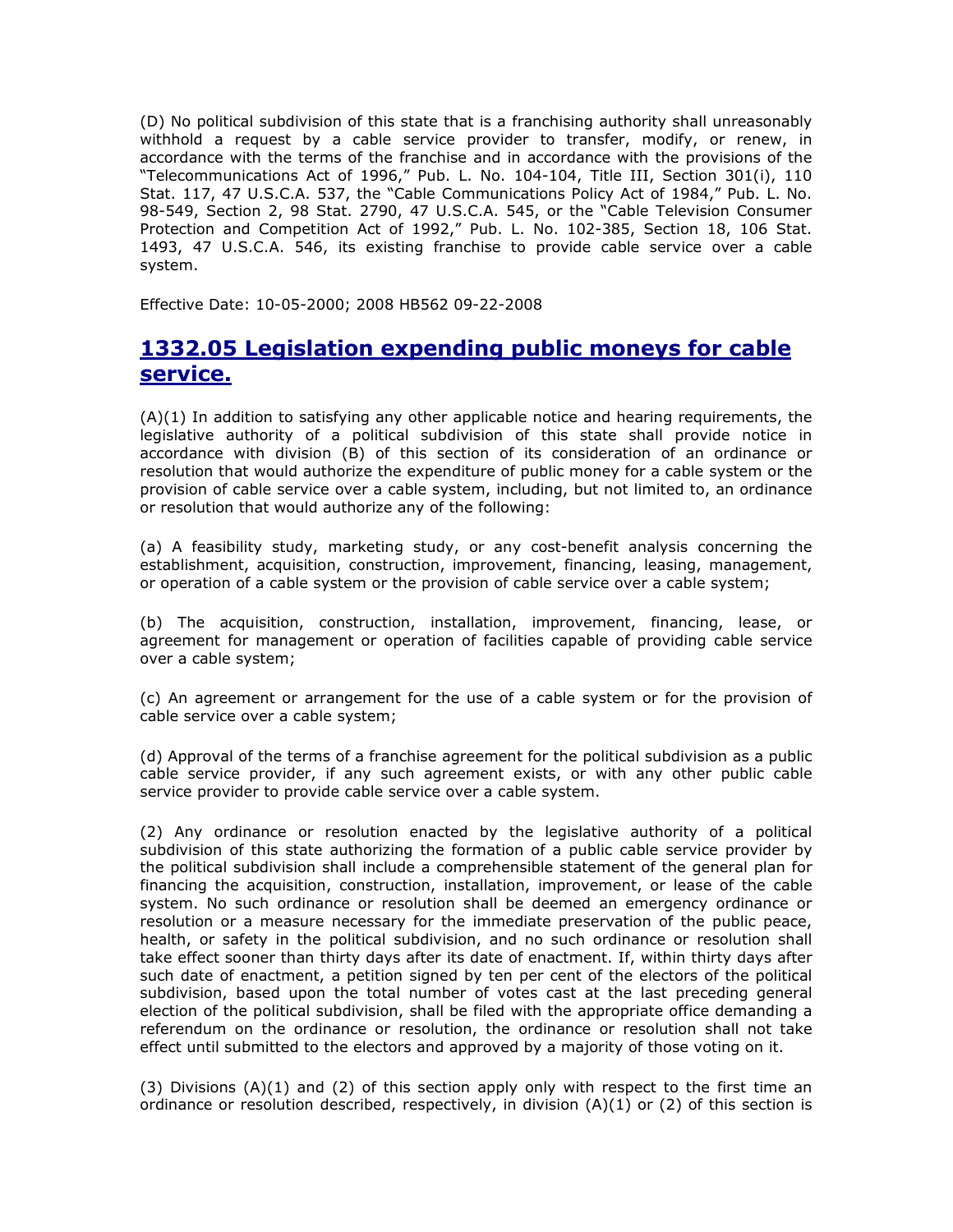considered or enacted, respectively, by a legislative authority, and a legislative authority need not comply with division (A)(1) or (2) of this section regarding any ordinance or resolution that pertains to the same cable system and that is considered or enacted, respectively, subsequent to an ordinance or resolution that was enacted and that complied with division  $(A)(1)$  or  $(2)$  of this section, respectively.

(B) Notice under division (A)(1) of this section shall be given at least forty-five days prior to the enactment of the ordinance or resolution and shall be given to all persons that have filed a pending application with the political subdivision to provide within its jurisdiction cable service over a cable system or are providing cable service over a cable system pursuant to a franchise granted by the political subdivision. The notice shall be in writing, delivered to the address designated by the person as the address for receipt of notices or, if no such designation has been made, to the operating address of that person as registered with the political subdivision. The notice shall be delivered by certified mail, registered mail, overnight delivery, or a similar method of receipted delivery.

(C) No political subdivision shall fail to comply with division (A) of this section.

Effective Date: 10-05-2000

#### 1332.06 Special fund for cable system - annual report.

(A) A political subdivision of this state that is a public cable service provider shall maintain a special fund for its cable system and the provision of cable service over that cable system and shall be subject, with respect to that special fund, to sections 5705.09, 5705.10, 5705.14, 5705.15, 5705.16, 5705.39, 5705.40, 5705.41, 5705.44, and 5705.45 and any other applicable provision of Chapter 5705. of the Revised Code concerning the establishment or maintenance of the special fund.

(B) A political subdivision of this state that is a public cable service provider shall prepare and publish, on or before the first day of June of each year for the prior calendar year, an annual report on its cable system and the provision of cable service over that cable system. The report shall be substantially in accordance with full cost accounting and shall include disclosure of the amount, source, and cost of working capital utilized for its cable system and the provision of cable service over that cable system and estimates of the amount of any franchise fee, regulatory fee, occupation tax, pole attachment fee, property tax, or other fee or tax that would be applicable to its cable system and the provision of cable service over that cable system but for any exemption by reason of its status as a political subdivision, which exemption is authorized by law. Nothing in sections 1332.01 to 1332.10 of the Revised Code requires any elected official of the political subdivision to maintain a log or other record of the time the official spends on the business of the public cable service provider in the course of official duties.

(C) No political subdivision shall fail to comply with division (A) or (B) of this section.

Effective Date: 10-05-2000

# 1332.07 Effect of violation by political subdivision.

A violation of any provision of division (B) of section 1332.04 of the Revised Code by a political subdivision, whether as a franchising authority, public cable service provider, or otherwise, relieves any other cable service provider in the jurisdiction of the political subdivision from any obligation to comply with or perform any regulation, rule,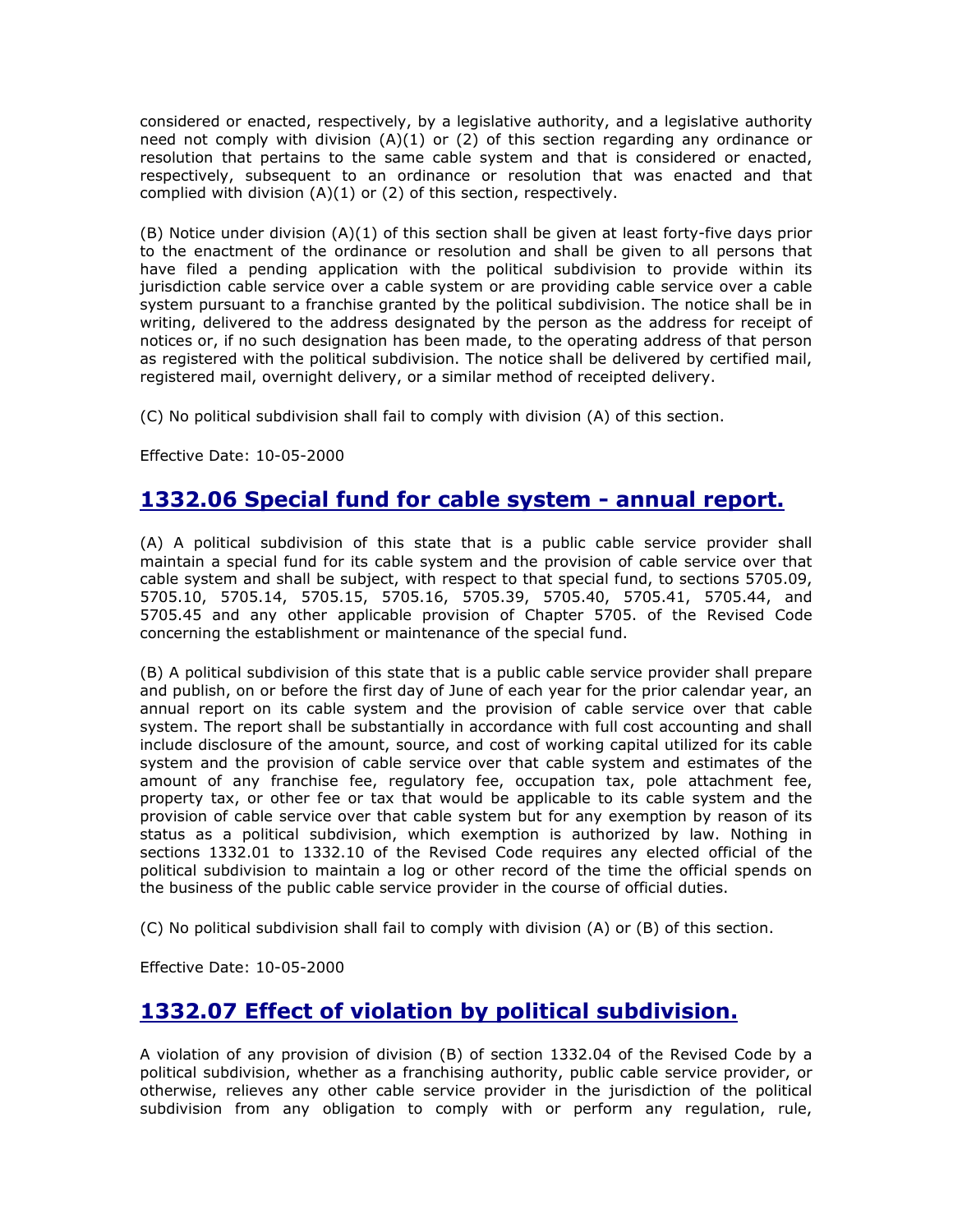requirement, or restriction that is the subject of the violation, and entitles any such other cable service provider to equivalent treatment, right, or benefit.

Effective Date: 10-05-2000

#### 1332.08 Arbitration of disputes - procedure.

(A) A dispute for which a civil action is authorized under section 1332.09 of the Revised Code may first be submitted to arbitration in accordance with the procedures and subject to the conditions set forth in divisions (B) to (D) of this section.

(B) Prior to initiating a civil action under section 1332.09 of the Revised Code, a person authorized to bring such an action may provide written notice of proposed arbitration under this section to all persons that would be party to the civil action. The notice shall describe with reasonable specificity the issues that would be the subject of the civil action. The issues shall be submitted to arbitration only if each person receiving such a notice of proposed arbitration gives its written consent not later than seven days after the date of receipt of the notice.

(C) Arbitration under this section shall be conducted and decided by a panel of three arbitrators in accordance with procedures established by the American arbitration association. The persons that would be the complainants in a civil action under section 1332.09 of the Revised Code regarding the issues submitted to arbitration shall select one of the arbitrators, the persons that would be the respondents in the civil action shall select another one of the arbitrators, and the two arbitrators so selected shall jointly select the third arbitrator. If the two arbitrators selected are unable to agree on a third arbitrator within seven days after the latest date either of the two arbitrators was selected, they are removed, and the parties to the proposed arbitration shall each select one substitute arbitrator in the same manner as previously provided in this division, and the two substitute arbitrators so selected shall jointly select the third arbitrator. If the substitute arbitrators are unable to agree on a third arbitrator within seven days after the latest date either such substitute arbitrator was selected, they are removed, and the issues shall not be submitted to arbitration.

(D) Not more than one hundred twenty days after the date a panel of arbitrators is selected under division (C) of this section, the panel shall issue a written opinion setting forth findings and decisions respecting the issues submitted to arbitration. The findings and decisions of the majority of the arbitrators on the panel shall be deemed the findings and decisions of the panel. The findings and decisions shall not be binding but shall be admissible into evidence in any civil action brought under section 1332.09 of the Revised Code respecting the issues submitted to arbitration. The arbitrators shall not have continuing jurisdiction after the written opinion required by this division is issued.

(E) Issues submitted to arbitration under this section may be resolved at any time by binding settlement agreement among the parties to the arbitration.

Effective Date: 10-05-2000

# 1332.09 Actions for declaratory or injunctive relief findings of arbitration opinion.